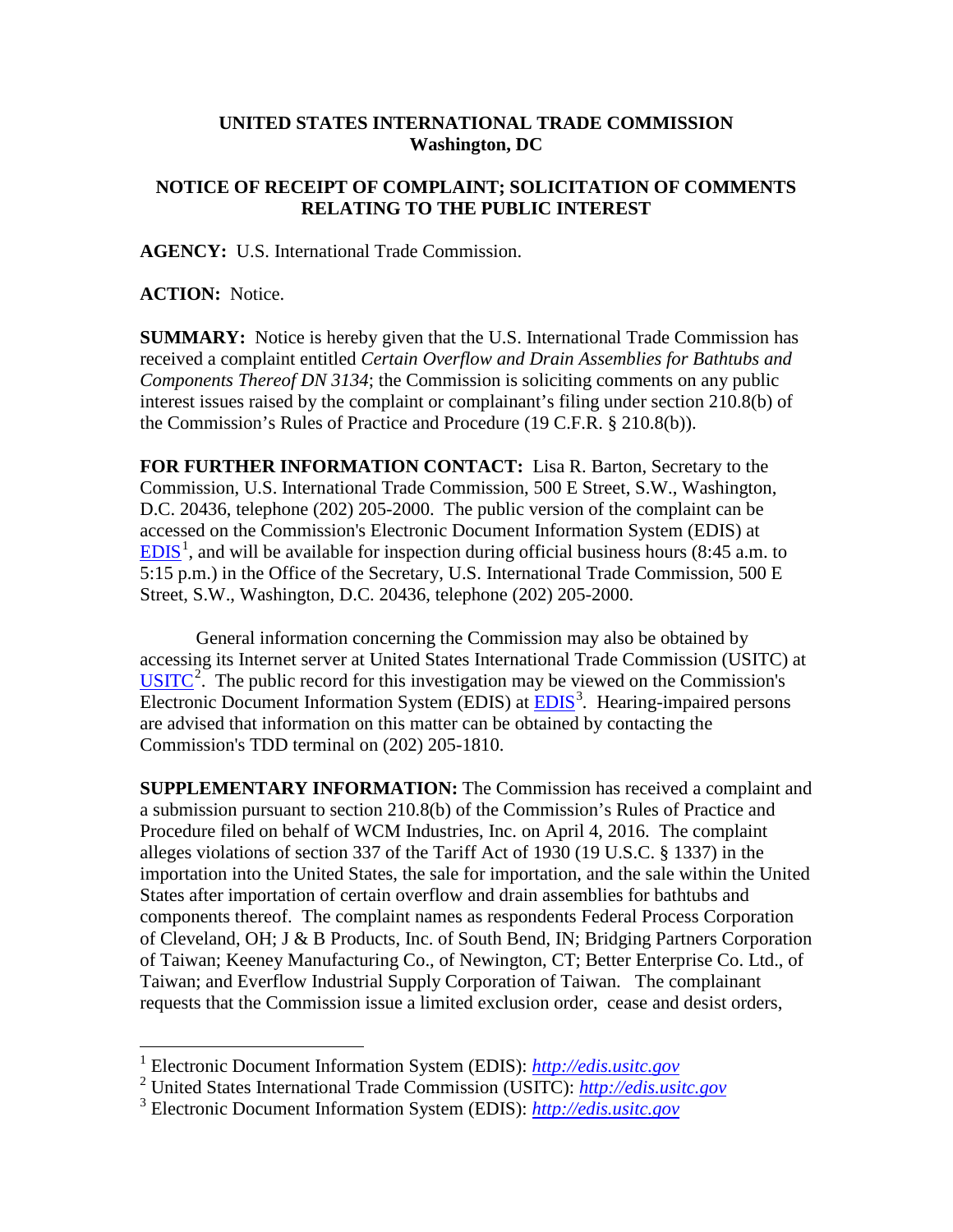and impose a bond upon respondents' alleged infringing articles during the 60-day Presidential review period pursuant to 19 U.S.C. § 1337(j).

Proposed respondents, other interested parties, and members of the public are invited to file comments, not to exceed five (5) pages in length, inclusive of attachments, on any public interest issues raised by the complaint or section 210.8(b) filing. Comments should address whether issuance of the relief specifically requested by the complainant in this investigation would affect the public health and welfare in the United States, competitive conditions in the United States economy, the production of like or directly competitive articles in the United States, or United States consumers.

In particular, the Commission is interested in comments that:

- (i) explain how the articles potentially subject to the requested remedial orders are used in the United States;
- (ii) identify any public health, safety, or welfare concerns in the United States relating to the requested remedial orders;
- (iii) identify like or directly competitive articles that complainant, its licensees, or third parties make in the United States which could replace the subject articles if they were to be excluded;
- (iv) indicate whether complainant, complainant's licensees, and/or third party suppliers have the capacity to replace the volume of articles potentially subject to the requested exclusion order and/or a cease and desist order within a commercially reasonable time; and
- (v) explain how the requested remedial orders would impact United States consumers.

Written submissions must be filed no later than by close of business, eight calendar days after the date of publication of this notice in the *Federal Register*. There will be further opportunities for comment on the public interest after the issuance of any final initial determination in this investigation.

Persons filing written submissions must file the original document electronically on or before the deadlines stated above and submit 8 true paper copies to the Office of the Secretary by noon the next day pursuant to section 210.4(f) of the Commission's Rules of Practice and Procedure (19 C.F.R. § 210.4(f)). Submissions should refer to the docket number ("Docket No. 3134") in a prominent place on the cover page and/or the first page. (*See* Handbook for [Electronic Filing Procedures](http://www.usitc.gov/secretary/fed_reg_notices/rules/handbook_on_electronic_filing.pdf), *Electronic Filing Procedures*<sup>[4](#page-1-0)</sup>). Persons with questions regarding filing should contact the Secretary (202-205-2000).

 $\overline{a}$ 

<span id="page-1-0"></span><sup>4</sup> Handbook for Electronic Filing Procedures:

[http://www.usitc.gov/secretary/fed\\_reg\\_notices/rules/handbook\\_on\\_electronic\\_filing.pdf](http://www.usitc.gov/secretary/fed_reg_notices/rules/handbook_on_electronic_filing.pdf)